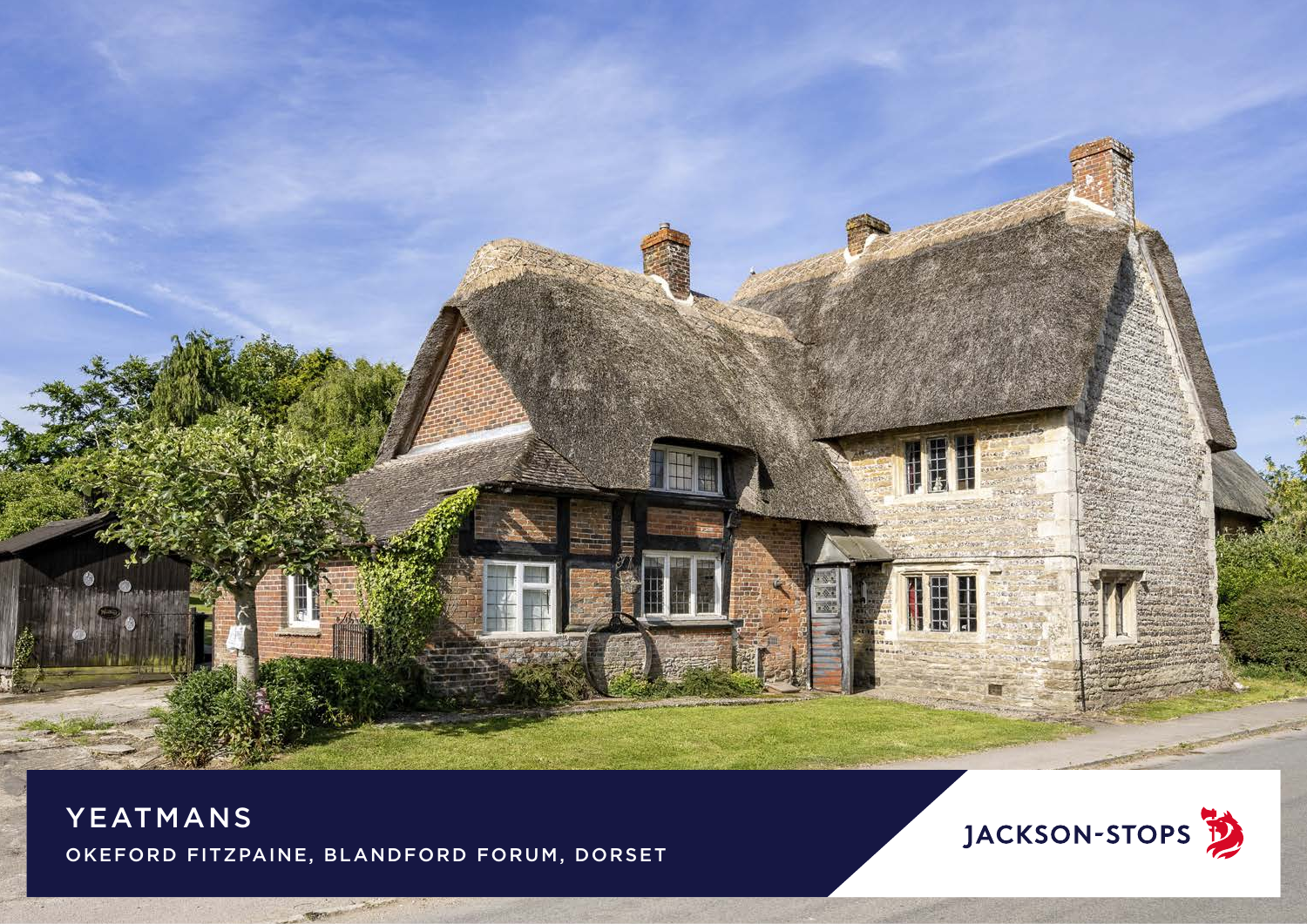YEATMANS 24 LOWER STREET, OKEFORD FITZPAINE, BLANDFORD FORUM, DORSET, DT11 0RN

# A SUB STANTIAL AND ATTRACTIVE PERIOD HOUSE WITH EXCELLENT FAMILY ACCOMMATION IN A POPULAR VILLAGE LOCATION.



#### DISTANCES

Blandford Forum 7.5 miles Sherborne 14.5 miles Poole 21.5 miles Gillingham (station) 11.5 miles (All distances are approximate)

#### KEY FEATURES

- Attractive Grade II Listed character house
- Fine original period features
- Good accommodation (circa 2,000 sq ft)
- Two generous reception areas
- Farmhouse kitchen and separate utility room
- 4 double bedrooms
- Family bathroom plus shower rooms downstairs
- South facing garden with potential
- Private parking and space for new garage

#### **DESCRIPTION**

Located at the heart of the popular village of Okeford Fitzpaine and dating from the late 16th Century, Yeatmans is listed grade II and believed to be one of the oldest houses in the village. It is an attractive part stone and part brick house under a well maintained roof that was re-thatched about 10 years ago and re-ridged last year (2021). Inside it retains a wealth of original features including some lovely fireplaces, beams and fine old plaster work. It also offers particularly good family accommodation comprising an inner hall off which there is a sitting room with large inglenook fireplace, a dining area and a farmhouse kitchen with a separate utility room/shower room and a rear lobby. Upstairs there are four double bedrooms and a family bathroom arranged over two floors. Yeatmans is presented in good order throughout and Okeford Fitzpaine is one of the few villages in this part of Dorset to benefit from all the main services, so gas central heading and no septic tank,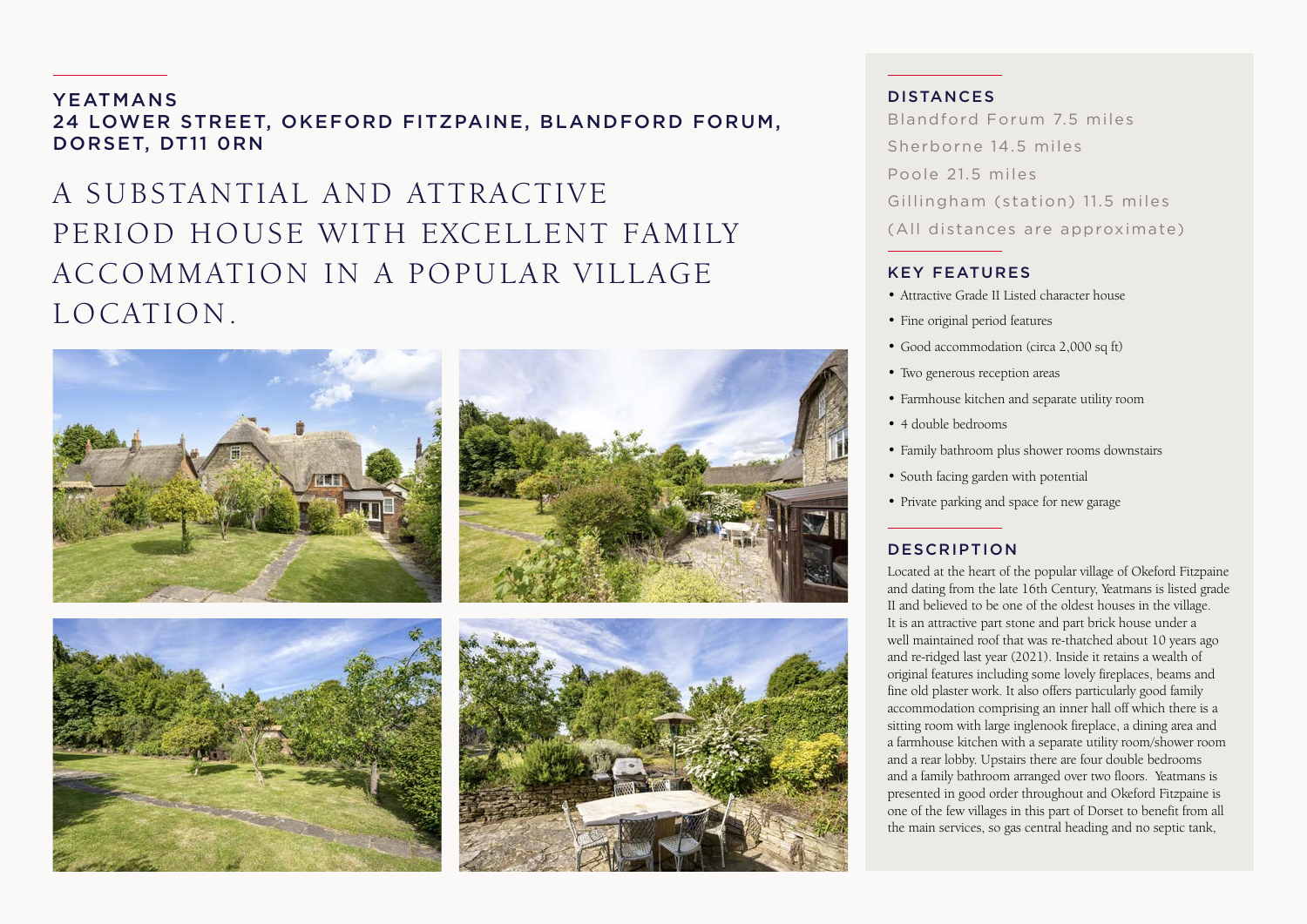which all means this rather fine character house is also a very practical and easy to run family home.

## OUTSIDE

Set back from Lower Street there is a narrow front garden and stone path up to the porch and ancient panelled front door. The path continues round the house to a rear lobby and into the back garden which is south facing and mainly laid to lawn. The garden really provides the new owners with an opportunity to exercise their garden design and landscaping skills to establish some new planting and borders. Access over the entrance to Pleydells Farm leads round the garden to a space where there is consent to build a new double garage at the top of the garden.

### SITUATION

Yeatmans is nicely positioned in the centre of Okeford Fitzpaine, a popular and thriving village surrounded by some of the prettiest countryside in this part of the south of England. The village has a busy shop and post office, a pub (The Royal Oak) a primary school, active church and village hall. More local facilities are nearby in Sturminster Newton, and it is only a short drive into Blandford Forum with its Georgian market square, an M&S Food Hall, Tesco and Lidl superstore, or in the other direction to Sherborne with its pretty shopping street and Waitrose. Nearby Gillingham station has a regular train service to London Waterloo (just over 2 hours) and the A303 lies about 17 miles to the north bringing London within reasonable driving distance via the A303/M3. This part of the West Country has become well known for its choice of highly rated schools at all levels, and as well as the primary school in the village, Sturminster and Gillingham both have good state secondary schools, and independent schools in the area include Bryanston, Milton Abbey, Clayesmore and Sherborne as well as Sandroyd, Hanford, Knighton House and Port Regis prep schools. There are good opportunities for walking, cycling and riding in the lovely countryside around the village and the coast at Poole Harbour, Studland Bay and along Dorset's famous Jurassic coastline is under an hour's drive away.